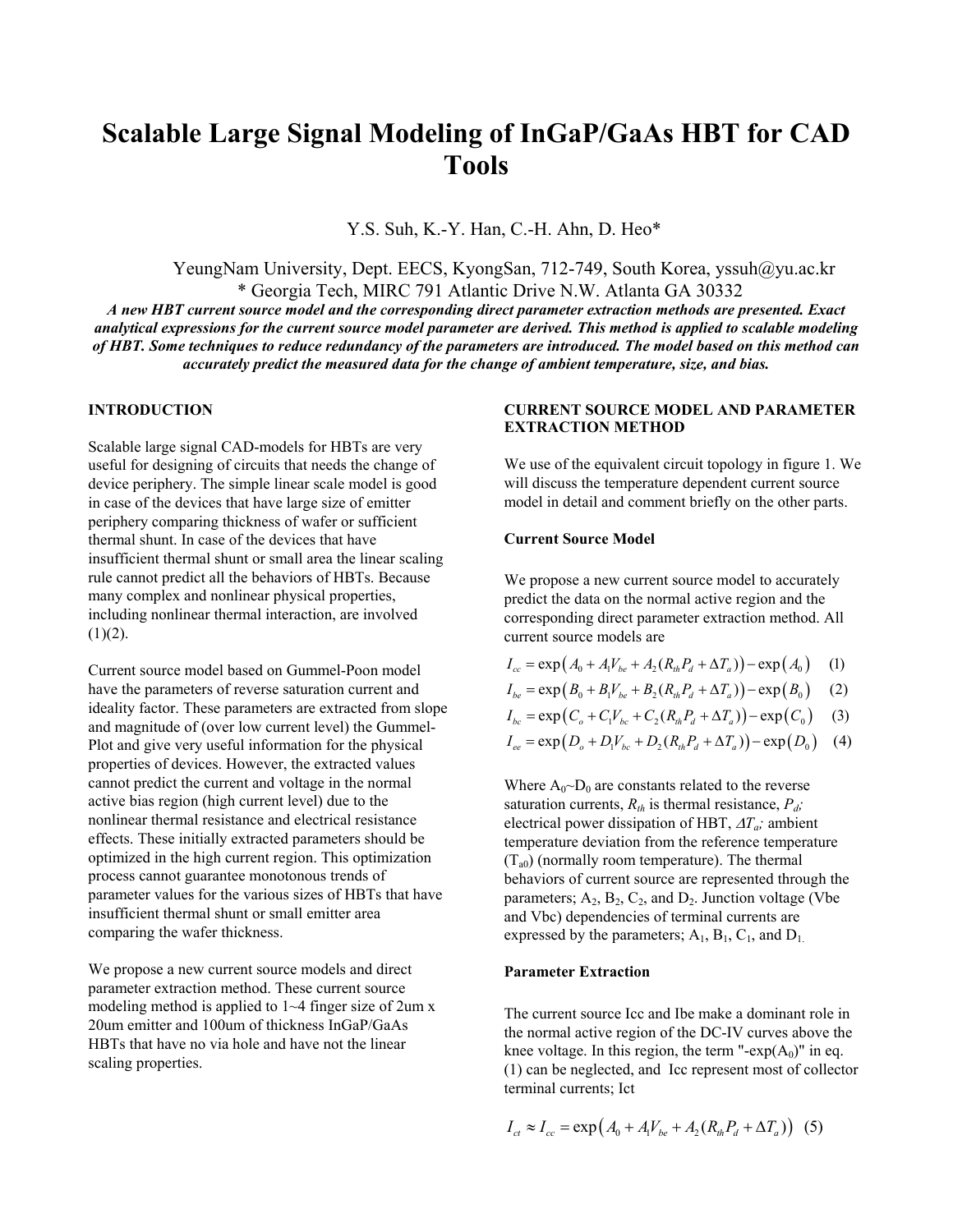To extract the parameter  $A_0$ , A1, A2, and  $R_{th}$ , the equation (5) can be converted to a linear equation, using n number of sampled data from the measured DC-IV curves.

$$
\begin{bmatrix} 1 & V_{be,1} & P_{d,1} & (T_{a,1} - T_{a,0}) \\ 1 & V_{be,2} & P_{d,2} & (T_{a,2} - T_{a,0}) \\ \vdots & \vdots & \vdots & \vdots \\ 1 & V_{be,n} & P_{d,n} & (T_{a,n} - T_{a,0}) \end{bmatrix} \begin{bmatrix} A_0 \\ A_1 \\ a_2 \\ A_2 \end{bmatrix} = \begin{bmatrix} \ln(I_{ct,1}) \\ \ln(I_{ct,n}) \\ \vdots \\ \ln(I_{ct,n}) \end{bmatrix}
$$
 (6)

Where,  $a_2 = A_2 R_{th}$ , the junction voltage(Vbe) can be calculated using the measured base-emitter terminal voltage(Vbet), base terminal current(Ibt), collector terminal current(Ict), total base resistance (Rb1+Rb2), and emitter resistance(Re); Vbe=Vbet-(Rb1+Rb2)Ibt-Re(Ibt+Ict). The total base resistance(Rb1+Rb2) and emitter resistance(Re) are calculated using the method described in reference (3)(4).

We measured the the DC-IV data of  $1~-4$  finger of 2um x  $22$ um InGaP/GaAs HBT at  $300^{\circ}$ K and  $310^{\circ}$ K. Equation (6) have 4 unknowns. We sampled 8 points of DC-IV data at several values of Vcet, ibt, and ambient temperature ( $T_a = 310^\circ K$  and  $T_a = 300^\circ K$ ) on the normal active bias region. From the over-determined linear equation (8 sampled data), the 4 unknowns are exactly calculated using the pseudo-inverse of the linear equations whose solution minimize the least square errors between model and measured data. The thermal resistance is calculated using the equation  $R_{th} = a_2/A_2$  from the solution of (6).

By similar procedure, a linear equation can be constructed for the base current source model. Using the extracted constant thermal resistance,

$$
\begin{bmatrix} 1 & V_{be,1} & R_{th}P_{d,1} + T_{a,1} - T_{a,0} \\ 1 & V_{be,2} & R_{th}P_{d,2} + T_{a,2} - T_{a,0} \\ \vdots & \vdots & \vdots & \vdots \\ 1 & V_{be,n} & R_{th}P_{d,n} + T_{a,n} - T_{a,0} \end{bmatrix} \begin{bmatrix} B_0 \\ B_1 \\ B_2 \end{bmatrix} = \begin{bmatrix} \ln(I_{bt,1}) \\ \ln(I_{bt,n}) \\ \vdots \\ \ln(I_{bt,n}) \end{bmatrix} (7)
$$

By the linear equation (7), the parameters  $B_0$ ,  $B_1$ ,  $B_2$  can be calculated directly.

The current source model Ibc and Iee is not dominant role in the normal active region. These model affect on the current and voltages about the knee voltage of Vcet ( $\leq$ 1V). The model Ibc an Iee with only the parameter  $C_0$ ,  $C_1$ ,  $D_0$ , and  $D_1$ , extracted from the reverse Gummel-Plot, can predict the curves below the knee voltage of Vcet sufficiently well.

The current source models based on the solution of the equation (6) and (7) predict the measured DC-IV curves

minimizing the least square errors between model and measured data.

# **SCALABLE CURRENT SOURCE MODELING**

The proposed current source model and direct parameter extraction method is applied to the scalable modeling. The proposed method has no optimization or trimming process. This guarantees monotonous trends of parameter values for the different size of HBTs.

To reduce the redundancies of the parameters for different size of HBTs, we set " $A_2/A_1$ " as a constant value as shown in fig. 6. Meaning of  $A_2/A_1$  is the baseemitter voltage change per junction temperature change (;dVbe/dTj) under the constant collector currents (cf.  $dVbe/dTj$  under the constant base current is  $B_2/B_1$ , shown fig. 6). The parameter  $A_2/A_1$  is independent on the size of HBT. It is dependent only on the physical properties of InGaP/GaAs wafer. The value of -1.18mV/°C, calculated by eq.(7) for 1 finger 2um x 20um HBT, is applied on the other size of HBTs. With the constrain, all the other parameters are calculated for  $1 \sim 4$  finger of  $2x$  20um InGaP/GaAs HBTs. Figure 5 shows  $A_0$ ,  $B_0$ ,  $A_1$ , and  $B_1$ . Figure 6 shows  $A_2$ ,  $B_2$ , and  $R_{th}$ . The calculated parameters show the constant, linear, or monotonous behaviors. These parameters are fitted as polynomial functions.

The parasitic impedances and internal capacitances are extracted by the method in reference [3][4]. These parameters are fitted as a function of bias and size. All models and parameters are implanted in ADS from Agilent. Figure 2, 3, 4 shows the modeled and measured currents and voltages for the different size of devices and at two ambient temperatures. Figure 7 shows the measured and modeled S-parameters for 2 and 4 finger of HBTs. The model can predict all of the data very well.

## **CONCLUSION**

A new large signal current source model for InGaP/GaAs HBTs and the corresponding direct extraction methods without any optimization or trimming process are presented. This modeling method is applied to the scalable InGaP/GaAs HBT model. The calculated parameters for the several sizes of HBTs show constant, linear, or monotonous behaviors. Using the property of dVbe/dTj=constant, the redundancies of the parameters are removed. The constructed compact scalable model shows very accurate prediction of the measured data for the change of ambient temperature, periphery, voltage, and current on the normal active bias region.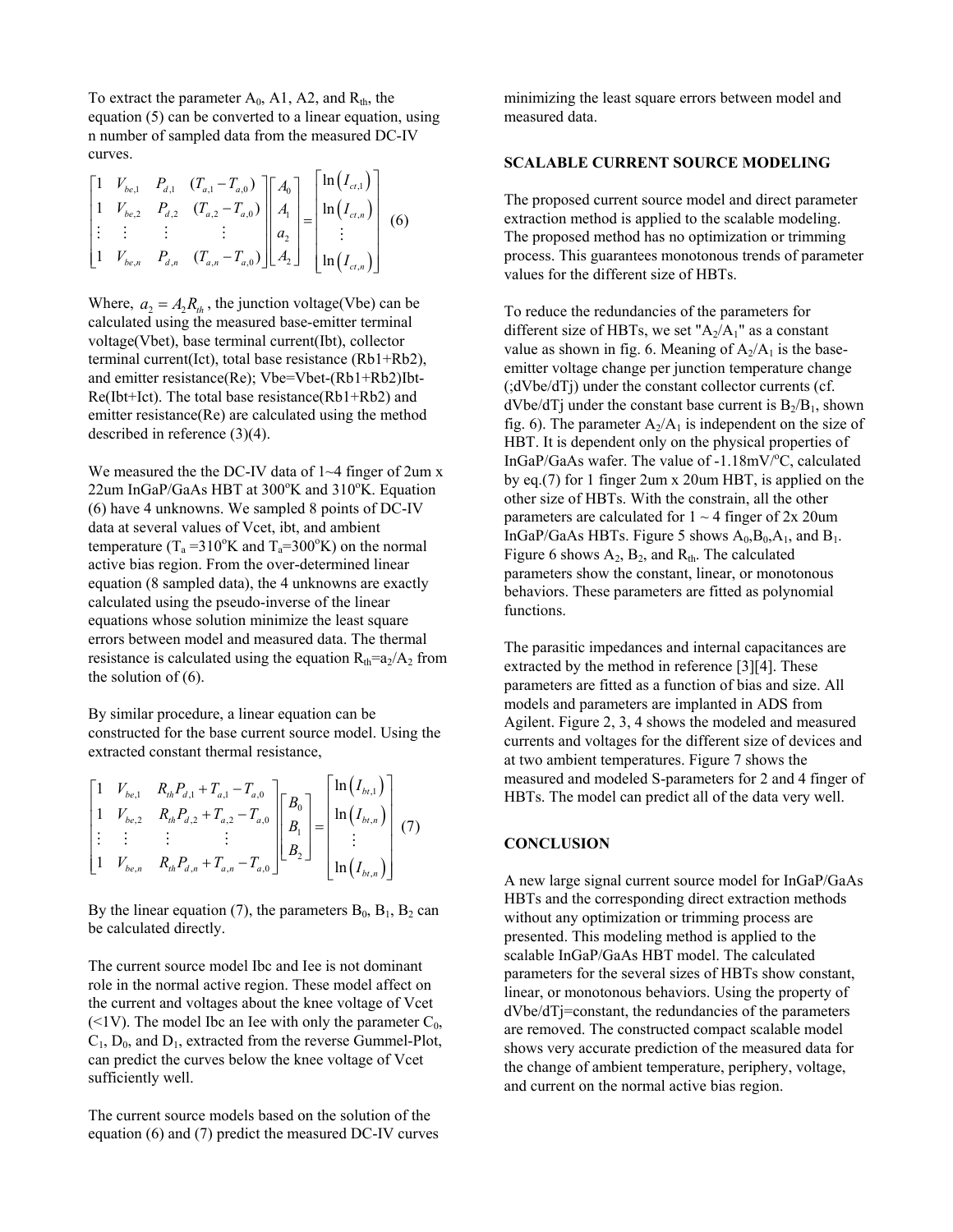

 *Figure 1: Large Signal Model of InGaP/GaAs HBT.*



cet V *Figure 4: Measured and Modeled Ict-Vcet curves of HBT, 3 finger 2x20um, Ibt=150uA~1350uA, 150uA Step, At the*  ambient temperature of Ta=310<sup>o</sup>K.



*Figure 2: Measured and Modeled Ict-Vcet curves of InGaP/GaAs HBT, 4 finger 2x20um, Ibt=200uA~1.8mA* 



*Figure 3: Measured and Modeled Vbet-Vcet curves, 1finger 2x20um HBT Ibt=50uA~450uA, 50uA Step* 



*Figure 5: Calculated A0,B0,A1,B1 for the 1~4 finger of InGaP/GaAs HBTs* 



*Figure 6a: Calculated A2,B2,Rth for the 1~4 finger of 2x20um InGaP/GaAs HBTs*